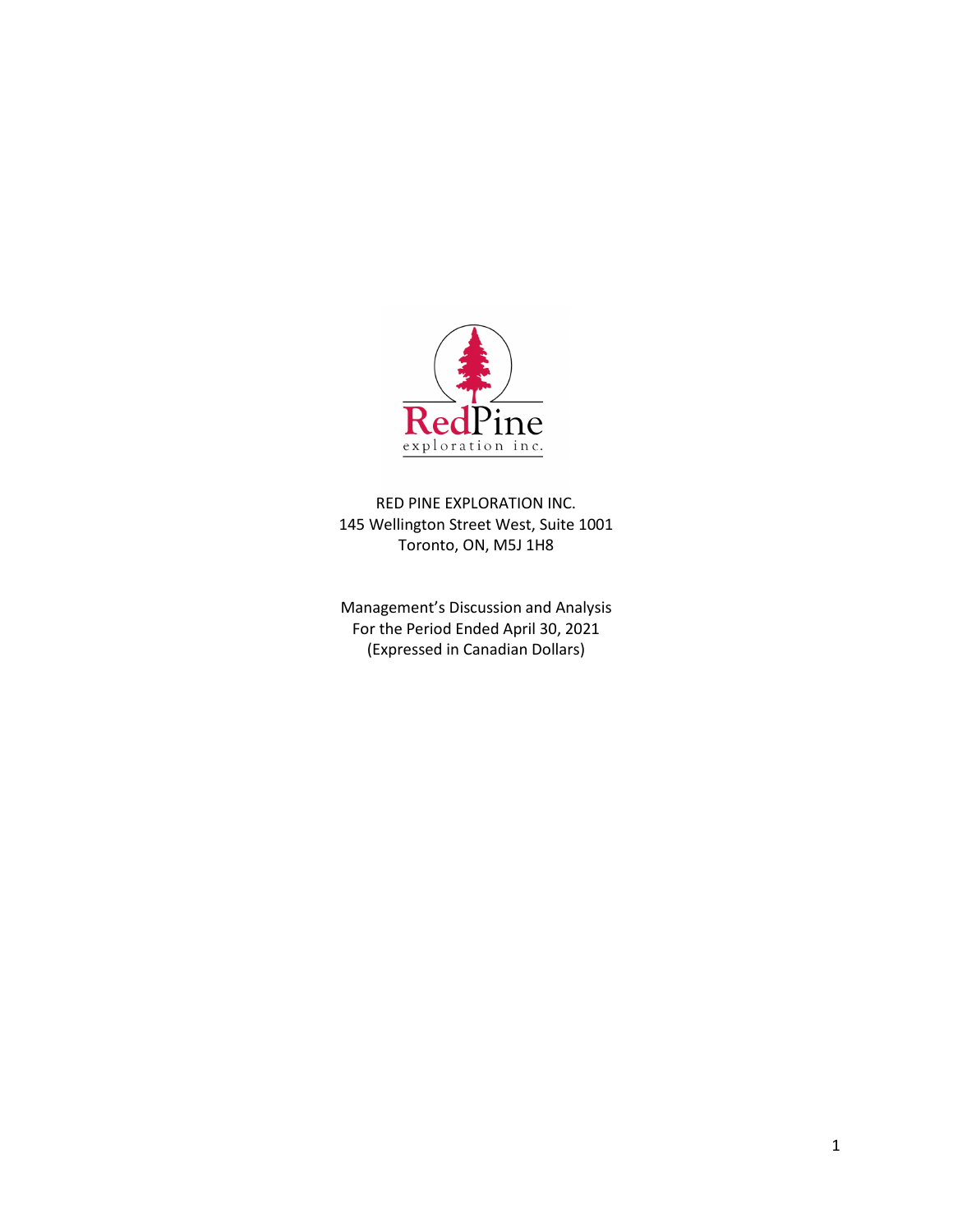# **Red Pine Exploration Inc. Management's Discussion & Analysis For the Period ended April 30, 2021**

The following Management's Discussion and Analysis ("MD&A") of the financial condition and results of the operation of Red Pine Exploration Inc (the "Company" or "Red Pine") constitutes management's review of the factors that affected the Company's financial and operating performance for the period ended April 30, 2021.

This MD&A is dated, and the information contained herein is presented as at June 23, 2021.

This discussion should be read in conjunction with the interim condensed Consolidated Financial Statements of the Company for the periods ended April 30, 2021 and 2020, together with the notes thereto. Results are reported in Canadian dollars, unless otherwise noted. The Company's interim condensed Consolidated Financial Statements and the financial information contained in this MD&A are prepared in accordance with International Financial Reporting Standards ("IFRS") as issued by the International Accounting Standards Board ("IASB") and interpretations of the IFRS Interpretations Committee.

For the purposes of preparing this MD&A, management, in conjunction with the Board of Directors (the "Board"), considers the materiality of information. Information is considered material if: (i) such information results in, or would reasonably be expected to result in, a significant change in the market price or value of the Company common shares; (ii) there is a substantial likelihood that a reasonable investor would consider it important in making an investment decision; or (iii) it would significantly alter the total mix of information available to investors. Management, in conjunction with the Board, evaluates materiality with reference to all relevant circumstances, including potential market sensitivity.

Further information about the Company and its operations is available on the Company's website at www.redpineexp.com or on SEDAR at www.sedar.com. This MD&A contains forward-looking information as further described in the "Cautionary Note Regarding Forward-Looking Statements" at the end of this MD&A. Please also make reference to those risk factors identified or otherwise indirectly referenced in the "Risks and Uncertainties" section below.

# **QUALIFIED PERSON**

Quentin Yarie, P.Geo, the Company's President and Chief Executive Officer is the Qualified Person, as defined by NI 43-101, who has reviewed and approved the technical information disclosed in this MD&A.

## **DESCRIPTION OF BUSINESS AND NATURE OF OPERATIONS**

Red Pine was founded in 1936 under the laws of Ontario, Canada for the acquisition, exploration, and development of mining properties. The Company's head office and primary location of its registered records is 145 Wellington Street West, Suite 1001, Toronto, Ontario, M5J 1H8.

The Company's common shares are listed for trading on the TSX Venture Exchange ("TSXV") under the symbol "RPX" common shares reported in the MD&A reflect the impact of the 10 for one consolidation of common shares completed on and effective March 31, 2021.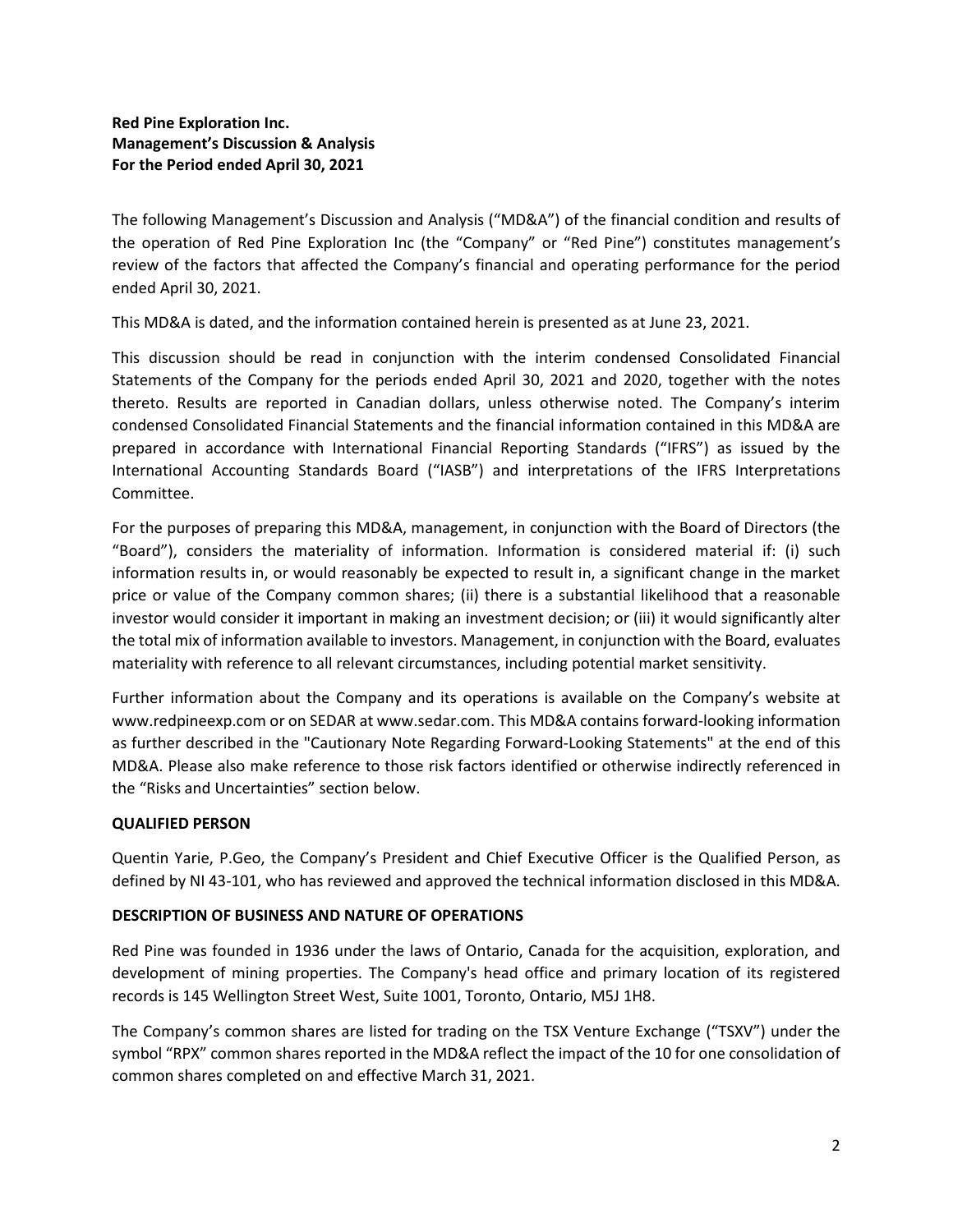Red Pine is a Canadian junior precious metal exploration company engaged in the acquisition, exploration, and development of mineral properties with a particular focus on gold exploration projects located in northern Ontario. The Company's flagship asset is the Wawa Gold Project.

Our mineral properties are currently in the exploration stage, and we do not operate any mines currently. We have not generated operating revenues or paid dividends since inception and are unlikely to do so in the immediate future. Our continued operations are dependent upon the ability of the Company to obtain financing for the continued exploration of our mineral properties. We have not yet determined through a feasibility study whether the Wawa Gold Project, or any other mineral property, contains mineralization that is economically recoverable.

# **EXPLORATION PROPERTIES**

# **Wawa Gold Project**

This property, comprised of over 6,800 hectares, hosts several former smaller scale mining operations with a combined historic production of is located approximately 2 kilometres east of the Town of Wawa in northern Ontario.

The property hosts two NI 43-101 compliant resources<sup>1</sup> with an indicated gold resource of 230,000 gold ounces grading 5.47 g/t and an inferred resource of 471,000 gold ounces grading 5.39 g/t and is the primary focus of the Company's exploration programs.

On March 30, 2021, Red Pine Exploration Inc., completed a consolidation of the Wawa Gold Project through a definitive securities purchase agreement with the holders of the partnership interests in Citabar Limited Partnership. As a result, Red Pine acquired the 36.69% interest that it did not own, and now holds a 100% ownership interest in the Wawa Gold Project located near Wawa, Ontario.

Red Pine satisfied the purchase price of the partnership interest of \$12.6 million through the payment of \$11.3 million in cash, the granting of a 2% net smelter return royalty (the "NSR") valued at \$160,000 and the set-off of \$1.1 million payable to Red Pine by the vendors. 1.5% of the 2% NSR is subject to a buyback for a total cost of \$1.75 million. Red Pine elected to not issue any common shares to the vendors in connection with the Transaction.

## **Other properties**

The Company holds claims in various other properties which have not been the focus of the Company's exploration programs in recent years including the 100% interest in the Cayenne property in Genoa Township 110 kilometers southwest of Timmins, Ontario, the 100% interest in the Algoma-Talisman Property in Coppell and Newton Townships of the Porcupine Mining Division of Northern Ontario, the 100% interest in the Mortimer Property in the Dore Township approximately 110 km southwest of Timmins, Ontario, the 100% interest in the Fern Elizabeth Property located approximately 10 km northwest of Atikokan, Ontario and the 100% interest in the Rand Garrison property located approximately 46 kilometers west of Matheson and 50 kilometers north of Kirkland Lake.

The Company intends to commence surface sampling on the Algoma-Talisman Property in 2021 to assist in assessing the appropriateness of commencing a drilling campaign in 2022.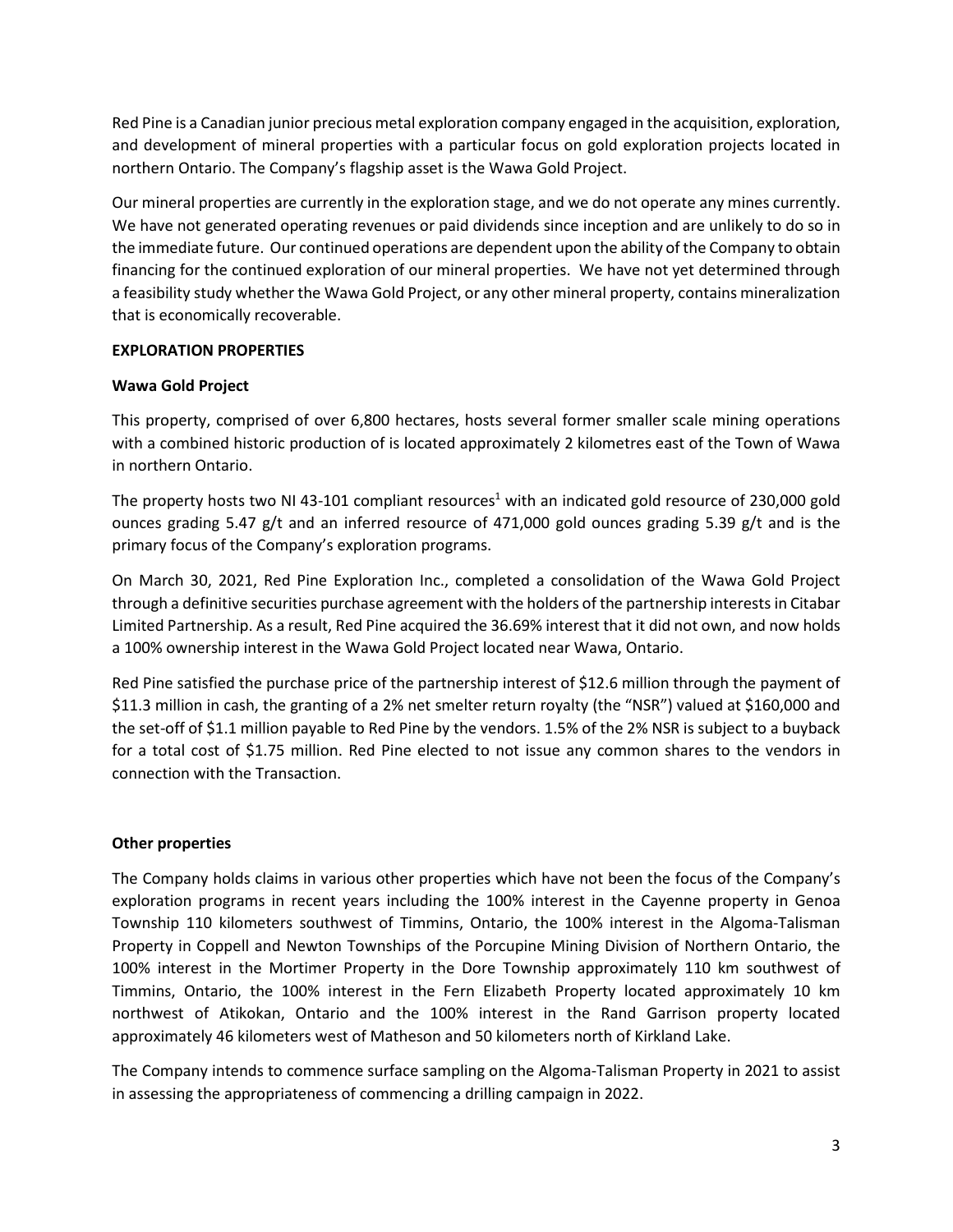On April 19, 2021 the Company entered into a definitive property purchase agreement to acquire 100% interest in additional mining claims located in the McMurray Township, Michipicoten region of Ontario. Pursuant to this agreement, Red Pine will purchase all the rights, titles and interests in and to the mineral properties located in the Sault Ste. Marie Mining Division, for a sale price of CAD\$240,000 in cash and the issuance of 83,000 common shares at closing. The common shares issued in connection with the purchase agreement are subject to a standard 4 month hold period. On June 8, 2021, the Company received notice from the TSX-V that the acquisition is acceptable to TSX Venture Exchange and the Company may proceed with the closing.

The Company also holds a 1.5% Net Smelter Return on approximately 75 square kilometers of claims 20 km east of the Borden Gold mine near Chapleau, Ontario.

# **Financial and Operating Highlights**

# **Corporate**

During the first three quarters of the fiscal year the Company's primary activities included:

- Red Pine consolidating its ownership in the Wawa Gold Project to 100% in a transaction based on the market-implied read-through value of the vendorsinterest minority interest (See "Wawa Gold Project") and related financing (See "Liquidity and Capital Resources")
- Announced it would commence in May 2021 a planned 15,000 metres diamond drilling on its Wawa Gold Project
- Completed a one (1) new for every ten (10) old consolidation (10:1) of its Common Shares
- Granting an aggregate of 2,470,000 stock options to directors, employees, and consultants of the Company
- Announced it would acquire a 100% interest in a total area of 50.2 hectares of mining claims located within the Company's Wawa Gold Project property area for \$240,000 in cash and 83,000 common shares

## **Exploration Program**

At the beginning of April 2021, the Company initiated a drilling program on the Wawa Gold Project. The main target for diamond drilling in 2021 will be the Jubilee Shear Zone, host of the Surluga Deposit NI 43- 101 mineral resource. The resource extension and definition drilling program will test the higher-grade gold-bearing structures previously identified by Red Pine. The Company will also test a number of exploration targets on the property that have the potential to be converted into resources in the future as Red Pine continues to develop the project.

The Company will prioritize the extension of the higher-grade gold mineralization zone discovered in 2020, 300 metres down-dip of the current Surluga Deposit resource which generally lies from near-surface to a depth of 300 meters. Drilling the Jubilee Shear Zone extension at depth will concurrently test the westernmost down-dip extension of the Minto Mine South Shear Zone, host of the second known resource on the Wawa Gold Project – the Minto Mine South Deposit.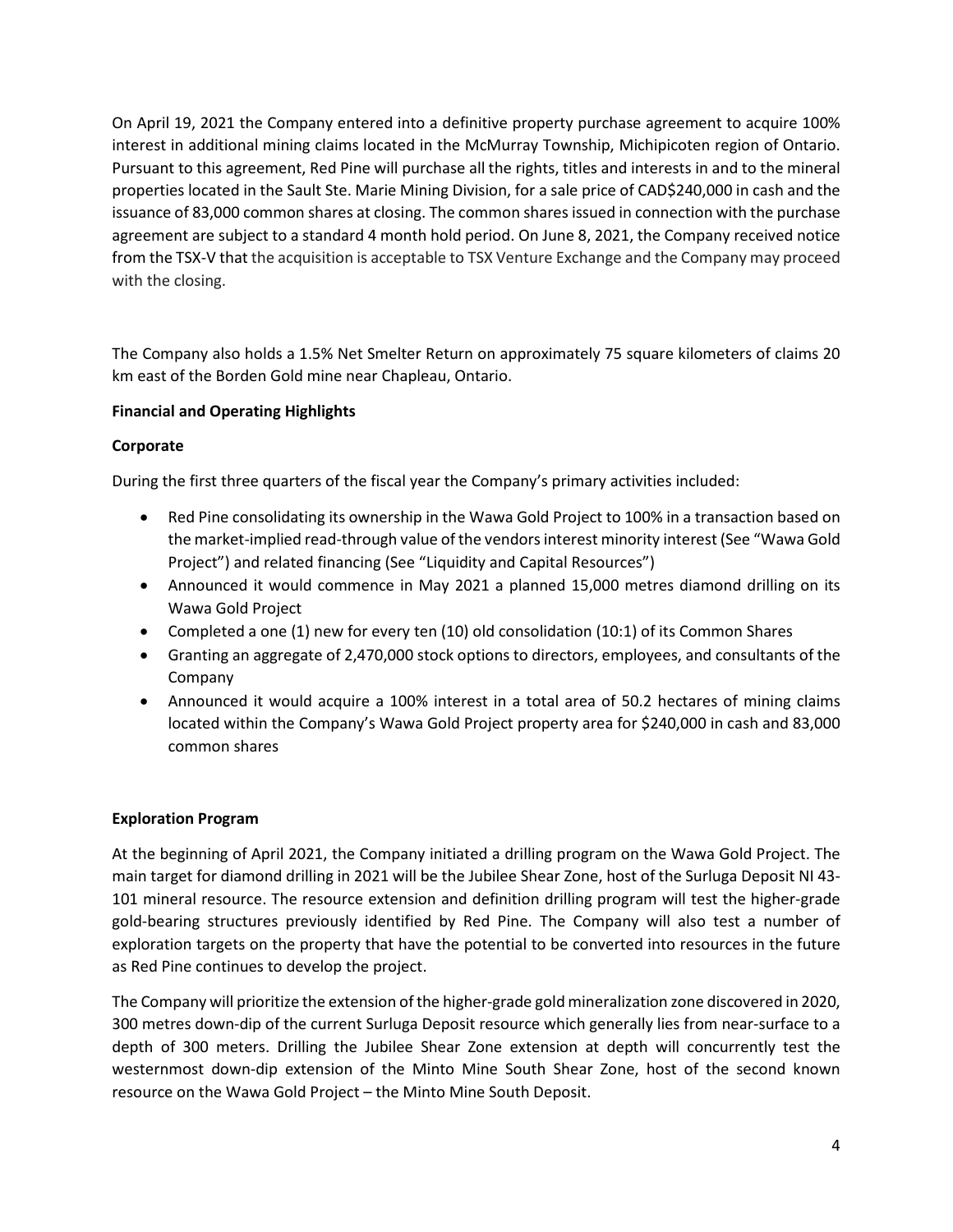#### **RESULTS OF OPERATIONS**

|                                  | Three-month<br>Three-month |              | Nine-month | Nine-month                                   |   |           |
|----------------------------------|----------------------------|--------------|------------|----------------------------------------------|---|-----------|
|                                  | period ended               |              |            | period ended period ended period ended       |   |           |
|                                  | April 30, 2021             |              |            | April 30, 2020 April 30, 2021 April 30, 2020 |   |           |
| <b>Expenses</b>                  |                            |              |            |                                              |   |           |
| <b>Exploration Expenditures</b>  | \$<br>13,095,034           | Ŝ<br>732,747 |            | \$13,095,034                                 | S | 2,291,213 |
| <b>General and Adminstrative</b> | 205,124                    | (75, 703)    |            | 205,124                                      |   | 50,794    |
| Payroll & Professional Fees      | 554,273                    | 92,992       |            | 554,273                                      |   | 487,831   |
| Depreciation and Amortization    | 72,085                     | 118,591      |            | 72,085                                       |   | 177,939   |
| Interest Expense (Income)        | 6,452                      | (5, 336)     |            | 6,452                                        |   | (7, 440)  |
| Lease accretion (gain)           | 15,901                     | 59,418       |            | 15,901                                       |   | 25,076    |
| Deferred premium                 |                            | (72,500)     |            |                                              |   | (72,500)  |
| Change in flow-through provision | (110, 876)                 |              |            | (110, 876)                                   |   |           |
| Foreign Exchange Loss (Gain)     | 1,332                      |              |            | 1,332                                        |   |           |
| <b>Total Expense</b>             | 13,839,325                 | 850,207      |            | 13,839,325                                   |   | 2,952,911 |

The following are explanations of the material changes for the three-month and nine-month periods ended April 30, 2021 as compared to 2020:

- The large increase in exploration expenditures is primarily due to the acquisition cost of the minority interest of the Wawa Gold Project. This cost was \$12,138,482 including \$797,167 in transaction costs. The full purchase price of \$12,605,396 was satisfied through the payment of \$11,341,315 in cash, the granting of the NSR and the set-off of \$1,104,081 payable to Red Pine by the vendor.
- The Company also paid at total of \$174,452 to two First Nations as per negotiated agreements. In the prior period, the Company paid \$5,000.
- The Company also ramped up exploration activities in April 2021 after completing a financing on March 23, 2021 whereas there were only nominal exploration activities during the comparative 2020 period primarily as a result of the onset of Covid 19.
- The increase in payroll and professional fees as compared to the 2020 period was primarily as a result in an increase in legal fees.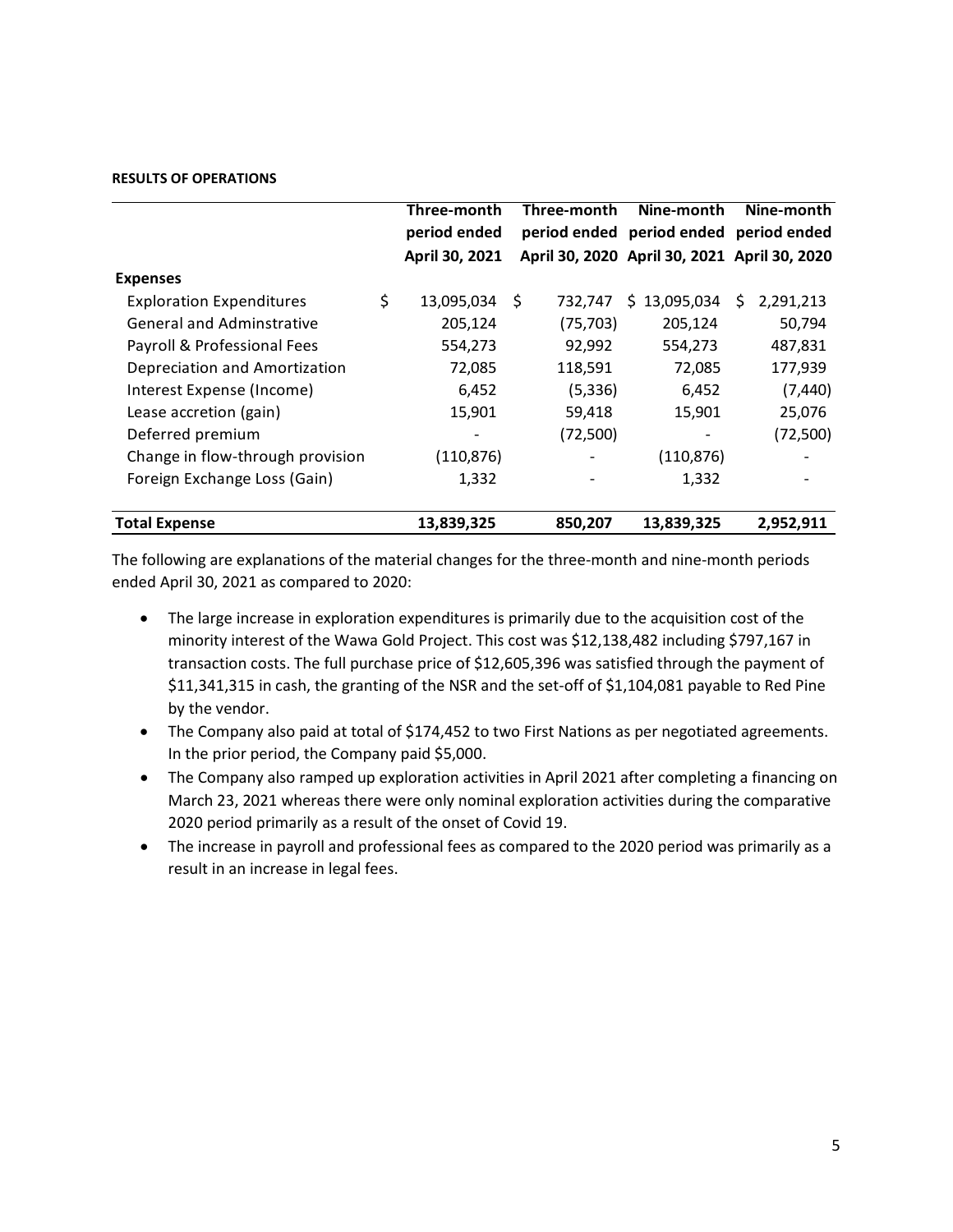#### **QUARTERLY RESULTS OF OPERATIONS**

|                                           | <b>Quarter Ended</b> |             |             |                      |
|-------------------------------------------|----------------------|-------------|-------------|----------------------|
|                                           | April 30, 2021       | January 31, | October 31, | <b>July 31, 2020</b> |
|                                           |                      | 2021        | 2020        |                      |
|                                           | \$                   | \$          |             |                      |
|                                           |                      |             |             |                      |
| expenditures<br>Exploration<br>of.<br>net | 11,731,812           | 181,221     | 384,833     | 771,587              |
| recoveries                                |                      |             |             |                      |
| Loss and Comprehensive loss for the       | (13,839,325)         | (384, 159)  | (505, 145)  | (992,868)            |
| quarter                                   |                      |             |             |                      |
| Basic and diluted loss per share          | (0.26)               | (0.01)      | (0.00)      | (0.00)               |
| <b>Working Capital Surplus (Deficit)</b>  | 4,317,814            | (287, 723)  | 82,181      | 604,550              |

|                                                         | <b>Quarter Ended</b> |                     |                     |                      |
|---------------------------------------------------------|----------------------|---------------------|---------------------|----------------------|
|                                                         | April 30, 2020       | January 31,<br>2020 | October 31,<br>2019 | <b>July 31, 2019</b> |
|                                                         |                      |                     | \$                  |                      |
| expenditures<br>Exploration<br>net<br>of.<br>recoveries | 732,747              | 546,292             | 1,012,174           | 642,777              |
| Loss and Comprehensive loss for the<br>quarter          | (850, 207)           | (900, 340)          | (1,202,365)         | (1,693,765)          |
| Basic and diluted loss per share                        | (0.00)               | (0.00)              | (0.00)              | (0.00)               |
| <b>Working Capital Surplus (Deficit)</b>                | 1,555,949            | (2,513,226)         | (82,450)            | 2,056,740            |

The following are explanations of the material changes:

- The Company continues to incur quarterly losses as the Company does not generate revenues in its current stage of operations and expenses all exploration expenditures. The large increase in the loss for the April 2021 period is a result of the costs associated with the consolidation of the Wawa gold project including the acquisition cost, advisory fees and legal fees.
- As a result of the consolidation and the termination of the joint venture there will no longer be any recovery of exploration expenditures.
- The increase in working capital for the period ended April 30, 2021 is the result of the share offering completed in March 2021.

## **Liquidity and Capital Resources**

With cash available to fund exploration and general and administration costs of \$5.3 million at April 30, 2021, and the expectation of a sufficient number of currently in the money warrants expiring December 31, 2021 being exercised, management believes the Company will have adequate funding to complete the planned 15,000 metre exploration program for the calendar year of 2021 and into the first fiscal quarter in 2022. Management also expects the \$315,000 in restricted cash which relates to the acquisition of the remaining Wawa joint venture interest should be released by the end of June 2021 resulting in that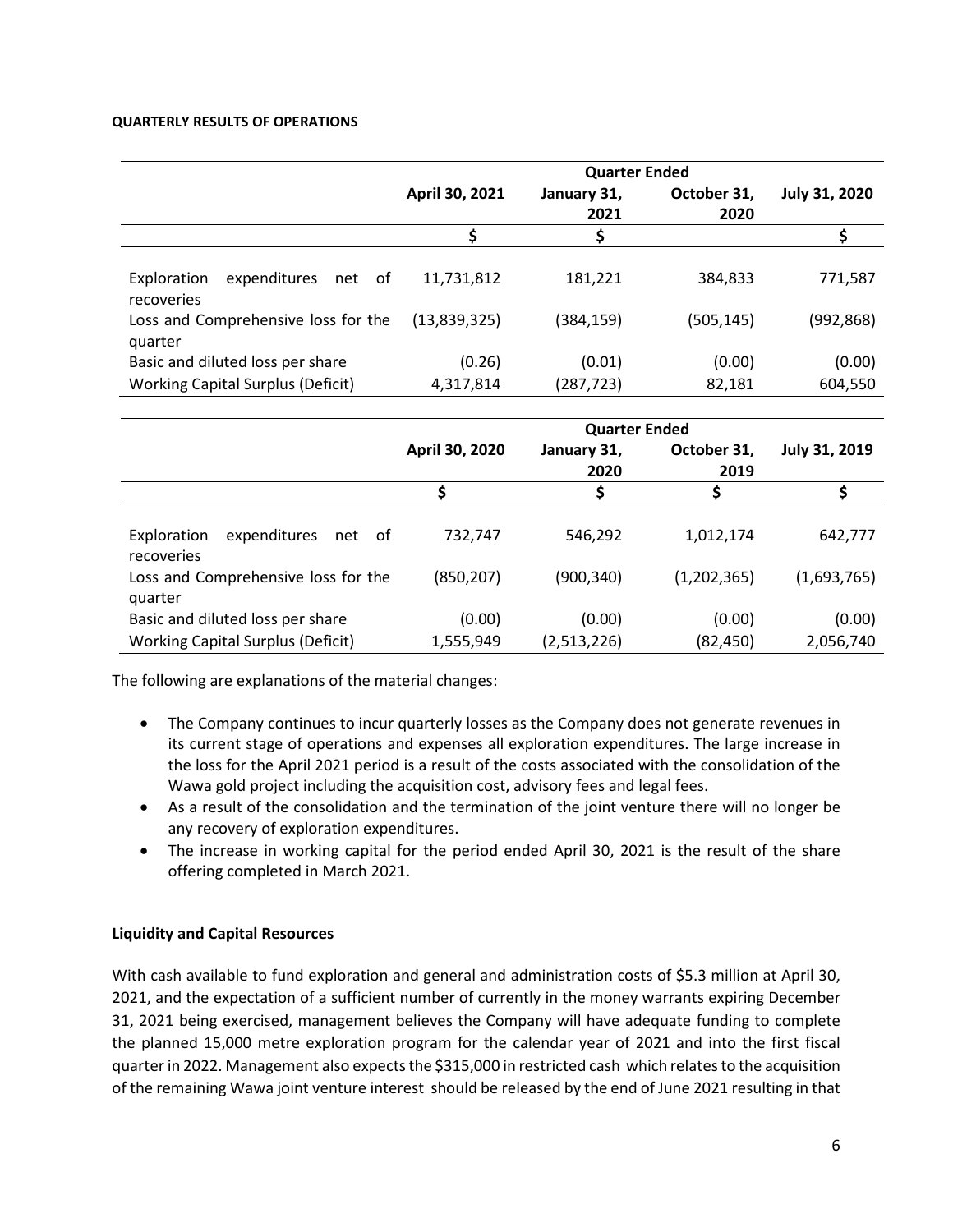amount becoming unrestricted. Included in the cash amount is \$4.5 million of cash which must be spent on qualified CEE flow-through eligible expenditures as a result of the flow-through financing completed on March 30, 2021.

As of April 30, 2020, the Company had 9,933,945 in-the-money warrants with a strike price of \$0.50 outstanding, and which expire on December 31, 2021, which may result in additional funding being realized in the latter half of 2021. The Company also has 2,857,141 in-the-money warrants with a strike price of \$.40 expiring March 2023. There is no certainty that the potential \$5.0 million in proceeds that could be realized from their exercise, will be realized in 2021, given the volatility in the Company's share price and the motivations of holders of the warrants.

During the third quarter 2021, the Company completed by way of a subscription receipts financing on March 23, 2021, for gross proceeds of \$20.0 million (net proceeds of \$18.6 million) per the terms of a definitive securities purchase agreement to acquire the remaining 36.69% interest in the Wawa Gold Project that it did not own and to fund working capital and exploration funding. The proceeds were placed in escrow with the Company's transfer agent and were released on March 31, 2021 upon satisfaction of the escrow release conditions. As a result 37,567,400 subscription receipts of the Company were each automatically exchanged for one common share of the Company, and 5,555,212 tranche 1 flow-through subscription receipts of the Company (the "Tranche 1 FT Subscription Receipts") and 4,496,403 tranche 2 flow-through subscription receipts of the Company (the "Tranche 2 FT Subscription Receipts" and together with the Tranche 1 FT Subscription Receipts, the "FT Subscription Receipts") were each automatically exchanged for the right (each, a "Right") to subscribe for one common share of the Company that qualifies as a "flow through" share within the meaning of the Income Tax Act (Canada) pursuant to subscription and renunciation agreements entered into by the Company and the subscribers of the FT Subscription Receipts following the issuance of the Rights. The value of the flow-through share premium was \$979,199 and share issuance costs were \$1,419,245.

Pursuant to the Investor Rights Agreement between the Company and Alamos Gold Inc. ("Alamos") dated December 31, 2019, Alamos exercised its right to maintain its 19.9% ownership interest of the Company's common shares on a partially diluted basis, purchasing 9,564,336 Subscription Receipts.

Additionally, the Company issued to the Agents compensation options to purchase that number of Common Shares that is equal to 6.0% of the aggregate number of Common Shares, Tranche 1 FT Shares and Tranche 2 FT Shares issued by the Company under the Offering at an exercise price that is equal to the Issue Price for a period of 24 months

Following the financing transactions, a total of 47,619,016 common shares were issued in connection with the offering. In addition, the agents acting on behalf of the company were paid part of their compensation for advisory services in common shares totalling 226,244 common shares.

On December 31, 2019 the Company sold an aggregate of (i) 2,589,285 units (the "FT Units") comprised of one "flow-through" common share (a "FT Share") of the Company and one-half of one non-flowthrough common share purchase warrant (each whole warrant, a "Warrant") at a price of \$0.35 per FT Unit for gross proceeds of \$906,250 and (ii) 8,209,921 non-flow-through units of the Company (the "Non-FT Units" and together with the FT Units, the "Securities") with each Non-FT Unit being comprised of one common share (issued on a non-"flow-through" basis) and one whole Warrant, at a price of \$0.35 per Non-FT Unit for gross proceeds of \$2,873,472. The total aggregate gross proceeds of the Offering was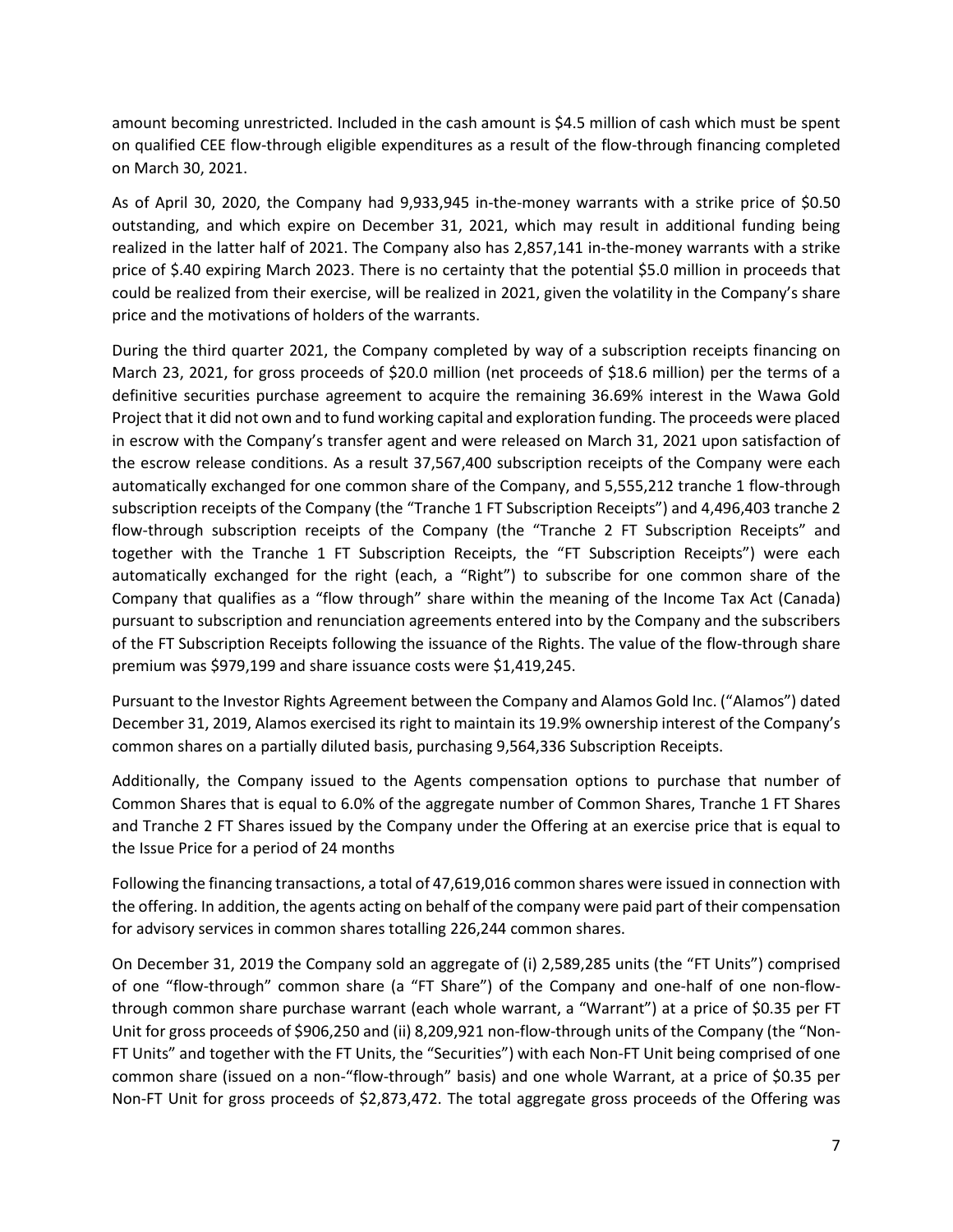\$3,779,722. Each whole Warrant is exercisable to acquire one common share at a price of \$0.50 per share for a period of 24 months following the closing date of the Offering. Each FT Share partially comprising the FT Units has been issued on a "flow-through" basis within. A total of 9,504,563 warrants were issued with an estimated value of \$532,256 using Black-Scholes model with the following assumptions: risk free rate, 2.01%, dividend yield 0%, expected volatility of 47.82% and an expected life of 2 years. The value of the flow-through share premium was \$72,500 and share issuance costs were \$323,008.

| <b>Commons shares continuity</b>                                                     | For the nine   | For the nine   |  |
|--------------------------------------------------------------------------------------|----------------|----------------|--|
|                                                                                      | months ended   | months ended   |  |
|                                                                                      | April 30, 2021 | April 30, 2020 |  |
| Opening balance outstanding                                                          | 47,722,239     | 36,923,032     |  |
| Issued pursuant to common share financing on December 31, 2019                       |                | 10,799,207     |  |
| Issued pursuant to the definitive securities purchase agreement on<br>March 31, 2021 | 47,619,016     |                |  |
| Warrants and stock options exercised<br>Stock options exercised                      | 238,571        |                |  |
| Issued pursuant for advisory services on March 31, 2021                              | 226,244        |                |  |
| Closing balance outstanding                                                          | 95,806,070     | 47,722,239     |  |
|                                                                                      |                |                |  |
| <b>Common share warrant continuity</b>                                               | For the nine   | For the nine   |  |
|                                                                                      | months ended   | months ended   |  |
|                                                                                      | April 30, 2021 | April 30, 2020 |  |
| Opening balance outstanding                                                          | 13,537,716     | 7,040,993      |  |
| Granted                                                                              | 2,857,140      | 10,152,516     |  |
| Exercised                                                                            | 218,571        |                |  |
| Expired                                                                              | (3,335,200)    | (12, 160)      |  |
| Closing balance outstanding                                                          | 13,059,656     | 17,181,350     |  |

As of the date of this management discussion and analysis, there is 95,836,064 common shares outstanding.

## **Outlook**

The Company intends to continue its exploration activities primarily on the Wawa Gold Project to focus on increasing the resources of both the Surluga and Minto Mine South deposits and to identify new targets on the claim block where there is high potential to find new zones of mineralization. The Company has sufficient funding to complete its planned 15,000 metre drilling campaign on the Wawa Gold Project in 2021. The Company intends to commence surface sampling on the Algoma-Talisman Property in 2021 to assist in assessing the appropriateness of commencing an initial drilling campaign in 2022. Management will continue to investigate additional properties that it may consider prospective.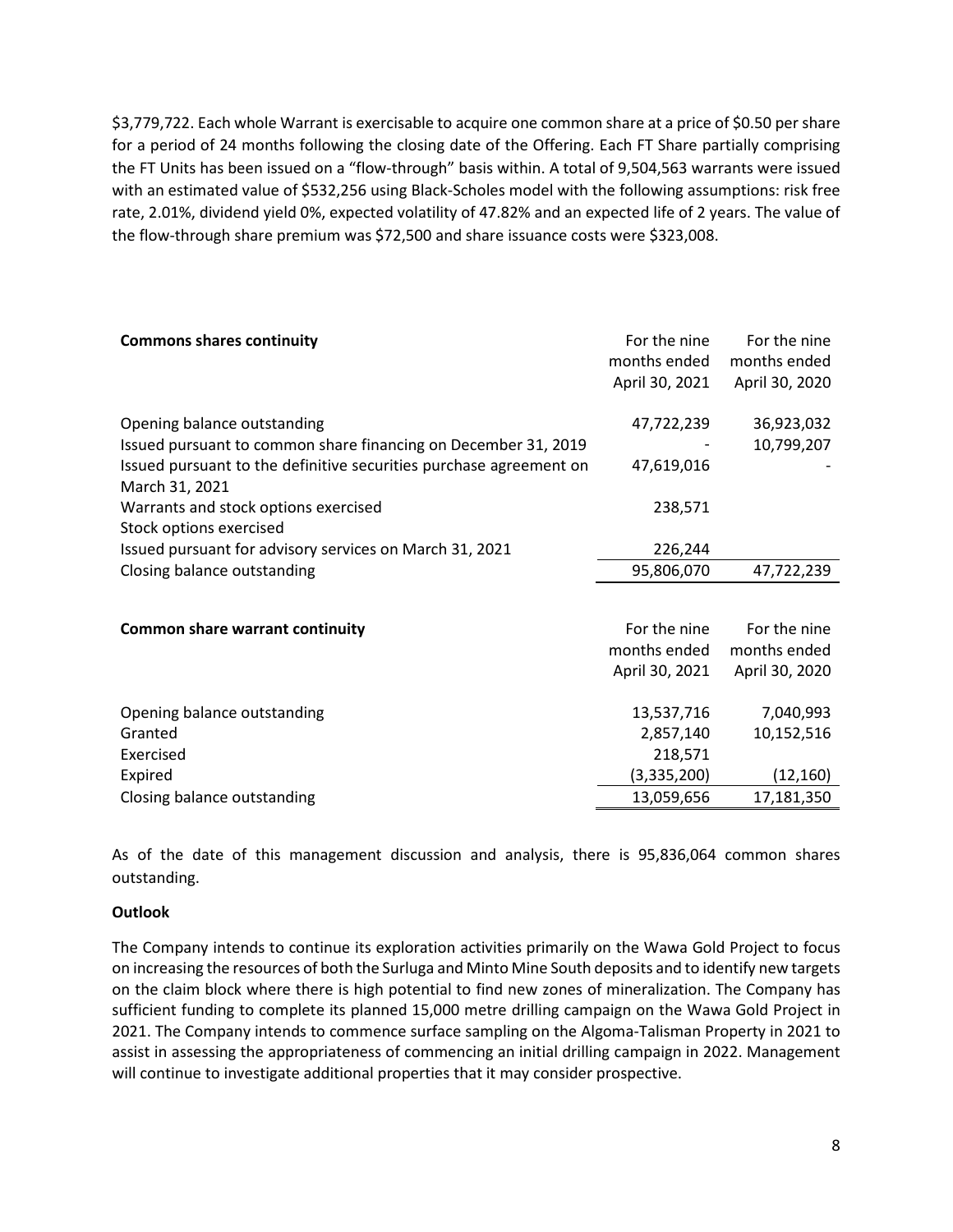### **RELATED PARTY TRANSACTIONS**

Related parties as defined by IAS 24 *Related Party Disclosures* include the members of the Board of Directors, key management personnel and any companies controlled by these individuals. Key management personnel include those persons having authority and responsibility for planning, directing, and controlling activities of the Company. Key management personnel for the Company consist of the CEO and CFO.

|                          | Nine months ended April 30, |                          |  |  |
|--------------------------|-----------------------------|--------------------------|--|--|
|                          | 2021                        | 2020                     |  |  |
|                          |                             |                          |  |  |
| Short term benefits (1)  | 142,249                     | 340,880                  |  |  |
| Share based payments (2) | 519,750                     | $\overline{\phantom{a}}$ |  |  |
|                          | 661,999                     | 340,880                  |  |  |

(1) Includes payroll and professional fees.

(2) Represents the expense of stock options vested during the period

Included in accounts payable is an amount of \$5,740 related to exploration, rent and general & administrative charges from companies under common management. The Companies share the services of a senior officer and a director along with other administrative services including office rental.

## **OFF BALANCE SHEET TRANSACTIONS**

The Company does not have off-balance sheet arrangements including any arrangements that would affect the liquidity, capital resources, market risk support and credit risk support or other benefits.

### **DIVIDENDS**

The Company has neither declared nor paid any dividends on its common shares. The Company does not anticipate paying any dividends on its common shares in the foreseeable future.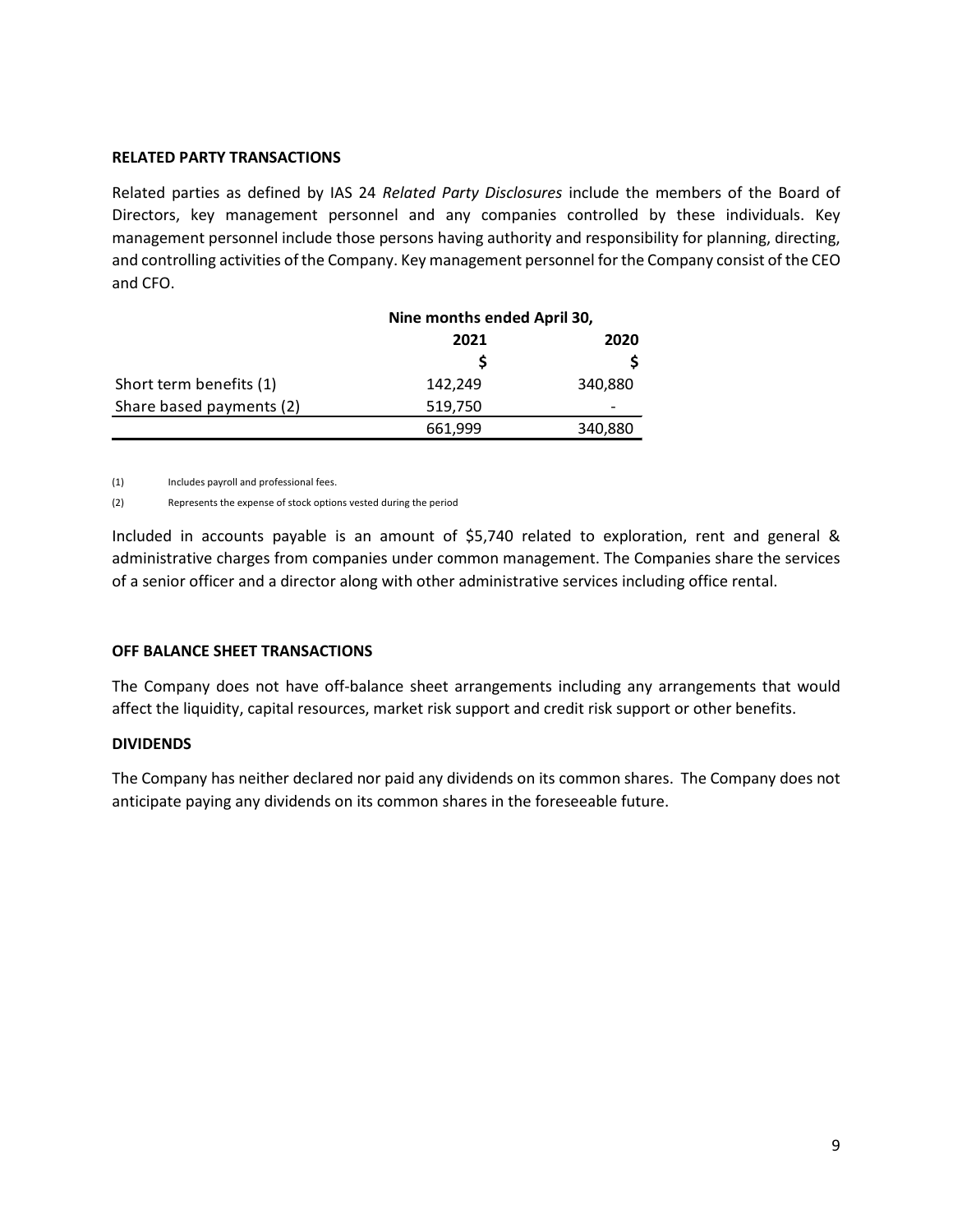## **FINANCIAL INSTRUMENT RISK FACTORS**

The following disclosures are to enable users of the condensed interim consolidated financial statements to evaluate the nature and extent of risks arising from financial instruments at the end of the reporting period:

# Credit risk

The Company's credit risk is the risk of counterparty default on cash and cash equivalents held on deposit with financial institutions. The Company reduces this risk by ensuring that deposits are only held with large Canadian banks and financial institutions. The amount receivable, if any, is primarily HST due from the Canadian government.

# Liquidity risk

The Company's liquidity risk is the risk that the Company has insufficient funds to settle its contractual financial liabilities. The Company manages this risk through a budgeting process that ensures sufficient funds are available as contractual cash flows become due.

As at April 30, 2021, the Company had a cash and cash equivalents balance of \$4.9 million (July 31, 2020: \$647,920) to settle current liabilities of \$691,835 (July 31, 2020: \$527,781).

While the Company has been successful in obtaining required funding in the past, there is no assurance that future financings will be available.

## Market risks

The Company's market risk arises from changes in interest rates and commodity prices that could have an impact on profit and loss. This includes:

- Interest rate risk, is the sensitivity of the fair value or of the future cash flows of a financial instrument to changes in interest rates. The Company does not have any financial assets or liabilities that were subject to variable interest rates.
- Commodity price risks, particularly with respect to gold, is the sensitivity of the fair value of, or of the future cash flows, from mineral assets. The Company manages this risk by continually monitoring precious metal prices trends to assist in determining the appropriate timing for funding the exploration or development of its mineral assets, or for the acquisition or disposition of mineral assets. The Company does not have any mineral assets at the development or production stage carried at historical cost. The Company has expensed the acquisition and exploration costs of its exploration stage mineral assets.
- Marketable securities risk, is the sensitivity of the fair value of marketable securities to supply and demand for marketable securities. to determine the appropriate timing to complete any acquisitions or dispositions.
- Currency risk, is the sensitivity of the fair value or of the future cash flows of financial instruments to changes in foreign exchange rates. The Company does not have any financial assets or liabilities that were subject to variable foreign exchange rates.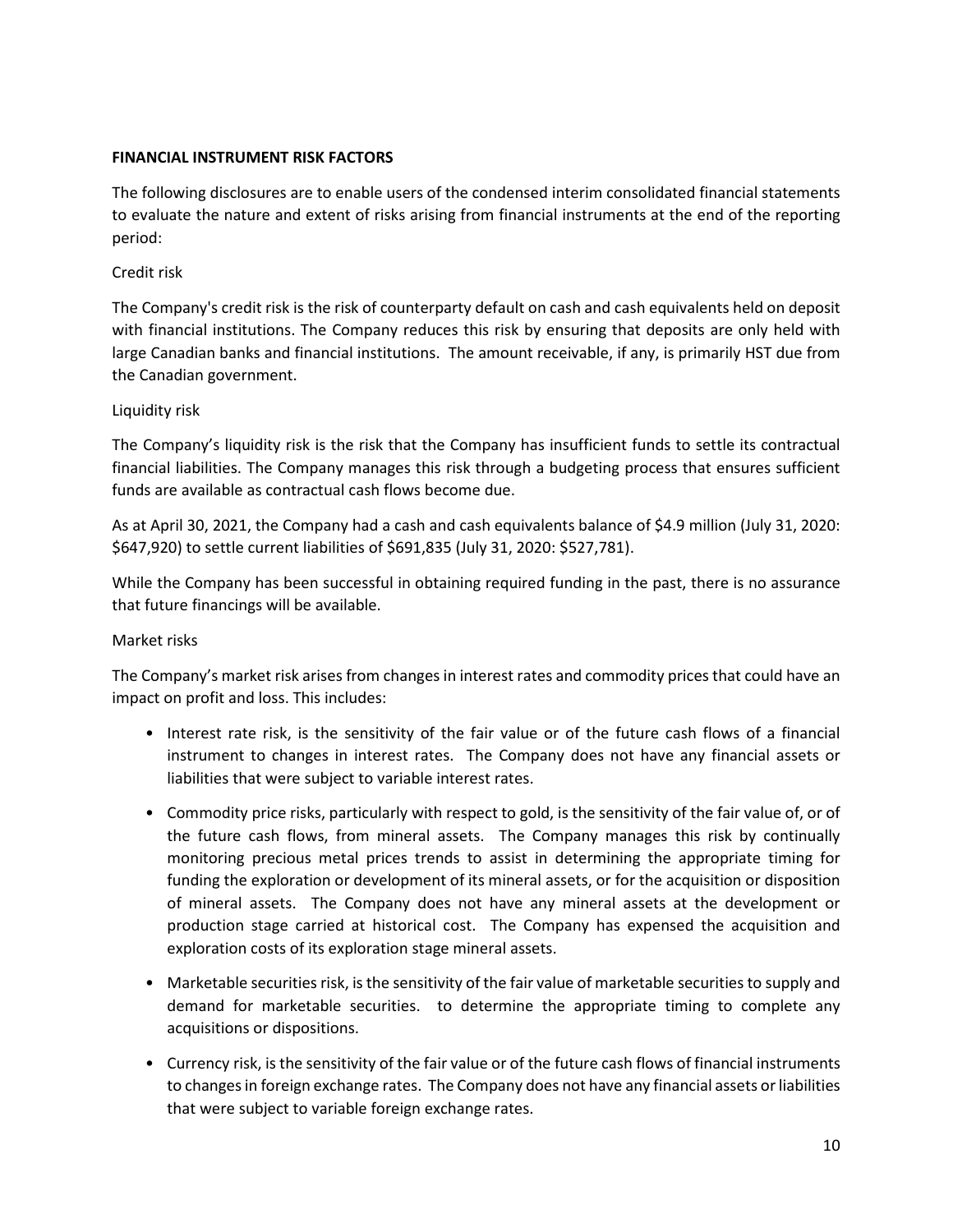### **RISKS AND UNCERTAINTIES**

The operations of the Company are speculative due to the high-risk nature of its business, which is the acquisition, financing, exploration, and development of mining properties. Additional risks not currently known to the Company, or that the Company currently deems immaterial, may also impair the Company's operations. If any of the following risks actually occur, the Company's business, financial condition and operating results could be adversely affected.

### Management

The success of the operations and activities of the Company is dependent to a significant extent on the efforts and abilities of its management, outside contractors, experts and other advisors. Investors must be willing to rely to a significant degree on management's discretion and judgement, as well as the expertise and competence of the outside contractors, experts and other advisors. The loss of one or more of the key employees or contractors, if not replaced on a timely basis, could adversely affect the Company operations and financial performance.

### Credit risk

The Company deposits cash with financial institutions it believes to be creditworthy. In most circumstances, cash balances at these financial institutions exceed the federally guaranteed amount. The Company's current credit risk is primarily attributable to cash and amount receivable. Cash is held with a reputable, Tier A Canadian chartered bank and as such, management believes the risk of loss to be minimal. Amount receivable is due from the federal government of Canada and receivables from related parties. Management believes that the credit risk with respect to financial instruments included in HST recoverable is minimal.

### Liquidity risk

The Company's ability to remain liquid over the long term depends on its ability to obtain financing necessary to complete exploration and development of its mineral properties and their future profitable production or, alternatively, upon the Company's ability to dispose of its interest on an advantageous basis.

### Currency risk

The Company has no foreign currency denominated assets or liabilities. Major purchases are transacted in Canadian dollars and therefore the Company has no material foreign currency exposure.

### Interest rate risk

The Company's cash balance is subject to changes in interest rates.

### Tax risk

The Company has commitments to incur Canadian Exploration Expenditures. Any shortfall could result in tax penalties assessed by the Canada Revenue Agency.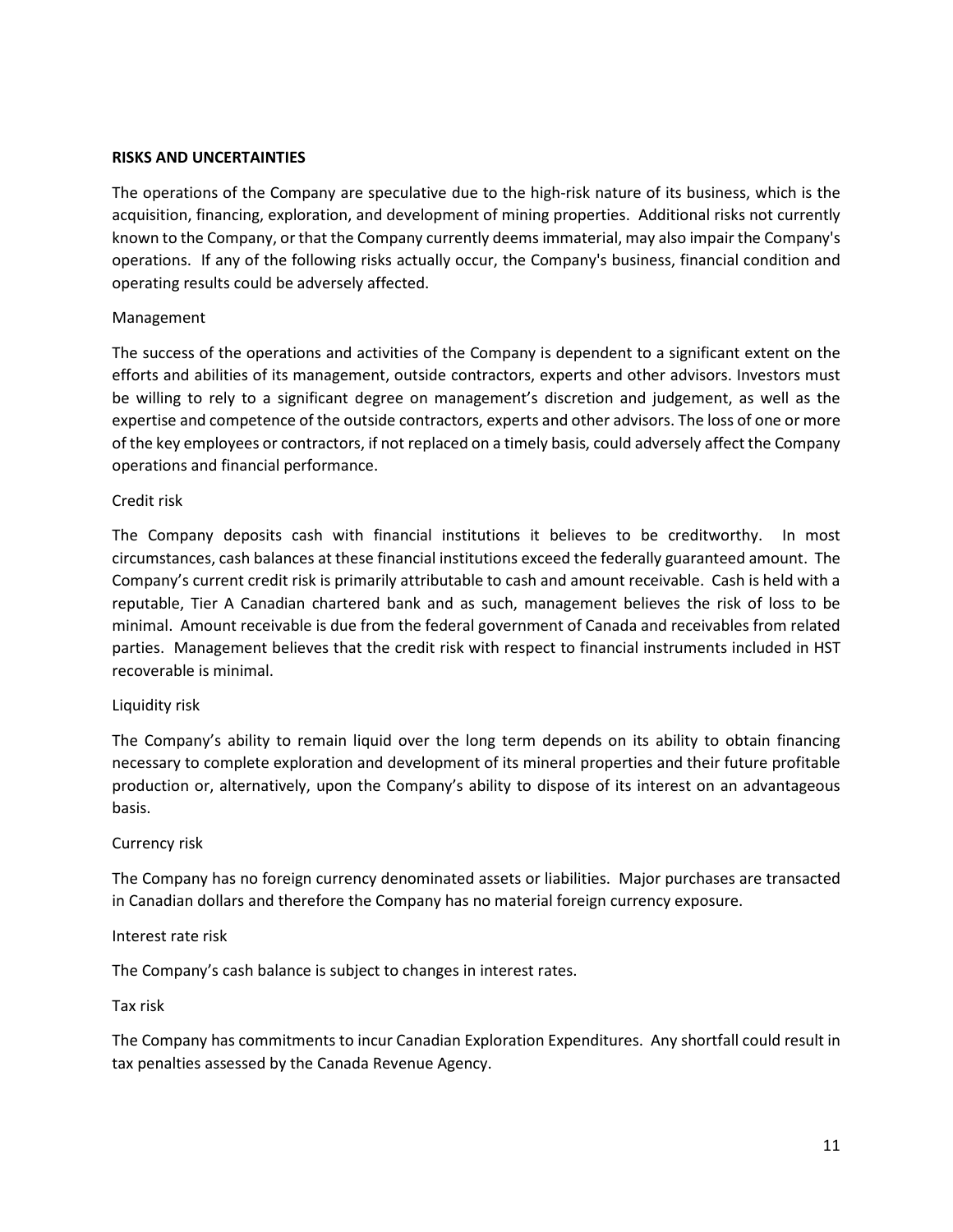## Equity price risk

Market risk arises from the possibility that changes in market prices will affect the value of financial instruments of the Company. Except for marketable securities (if any), the Company's other financial instruments (cash, amount receivable, accounts payable and accrued liabilities) are not subject to price risk.

## Commodity price risk

The Company is exposed to price risk with respect to gold and other commodity prices, such prices impacting the future economic feasibility of its exploration properties. It is not possible with certainty to determine the impact that a sustained adverse change in metal prices may have on the future economic viability of the Company's mineral properties or the Company's ability to obtain financing for future activities.

## Financing

The exploration activities of the Company may require substantial additional financing. Failure to obtain sufficient financing may result in delaying or indefinite postponement of exploration and development of any of the Company's properties. There can be no assurance that additional capital or other types of financing will be available if needed or that, if available, the terms of such financings will be favourable to the Company.

# Environmental and permitting

The Company's current or future operations, including development activities, are subject to environmental regulations, which may make operations not economically viable or prohibit them altogether. All aspects of the Company's operations are subject to environmental regulation in the various jurisdictions in which it operates. These regulations, among other things, mandate the maintenance of air and water quality standards, land reclamation, transportation, storage and disposal of hazardous waste. Environmental legislation is evolving in a manner which will require stricter standards and enforcement, increased fines and penalties for non-compliance, more stringent environmental assessments of proposed projects and a heightened degree of responsibility for companies and their officers, directors, and employees. There is no assurance that future changes in environmental regulation, if any, will not adversely affect the Company's operations.

## Acquisition of mineral properties

The Company uses its best judgment to acquire mining properties for exploration and development. The Company cannot assure that it can complete any acquisition that it pursues or is currently pursuing, on favourable terms, or that any acquisition completed will ultimately benefit the Company.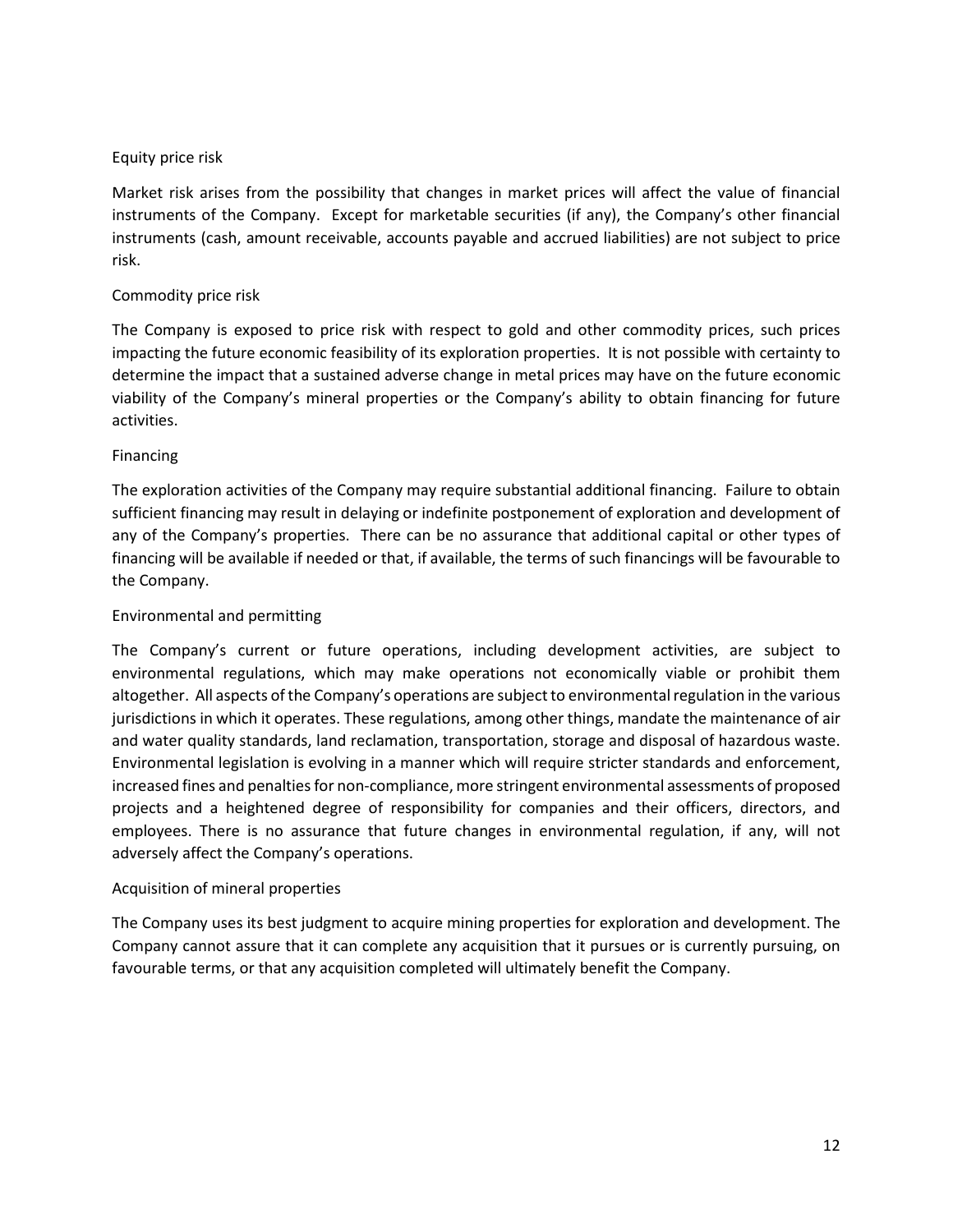# Competition

The mining industry is intensely competitive in all its phases, and the Company competes with many companies possessing greater financial resources and technical facilities than the Company. Competition in the mining business could adversely affect the Company's ability to acquire suitable producing properties or prospectus for mineral exploration in the future.

## Political risk

All the Company's mineral properties are located in Canada. Accordingly, the Company is subject to risks normally associated with exploration for and development of mineral properties in Canada, which the Company believes to be low.

# Surface Rights

Mining concessions may not include surface rights and there can be no assurance that the Company will be successful in negotiating long term surface rights access agreements in respect of the properties. Failure to obtain surface rights could have an adverse impact on the Company's future operations.

# Novel Coronavirus ("COVID-19")

The Company's operations could be significantly adversely affected by the effects of a widespread global outbreak of a contagious disease, including the recent outbreak of respiratory illness caused by COVID-19. The Company cannot accurately predict the impact COVID-19 will have on its operations and the ability of others to meet their obligations with the Company, including uncertainties relating to the ultimate geographic spread of the virus, the severity of the disease, the duration of the outbreak, and the length of travel and quarantine restrictions imposed by governments of affected countries. In addition, a significant outbreak of contagious diseases in the human population could result in a widespread health crisis that could adversely affect the economies and financial markets of many countries, resulting in an economic downturn that could further affect the Company's operations and ability to finance its operations.

## **GOING CONCERN**

The accompanying interim condensed Consolidated Financial Statements have been prepared on the basis of a going concern, which contemplates the realization of assets and liquidation of liabilities in the normal course of business.

As at April 30, 2021, the Company had a working capital surplus of \$5,297,012 excluding the deferred flow-through share premium of \$979,199 (July 31, 2020: surplus \$604,550) and an accumulated deficit of \$83,077,225 (July 31 2020: \$ 69,237,900). The Company had a net loss from operations for the nine-month period ended April 30, 2021 of \$13,839,325 (April 30, 2020: \$2,952,911).

In assessing whether the going concern assumption is appropriate, management considers all available information about the future, which is at least, but not limited to, twelve months from the end of the reporting period. The Company's ability to continue operations and fund its mining interest expenditures is dependent on management's ability to secure additional financing. Management is actively pursuing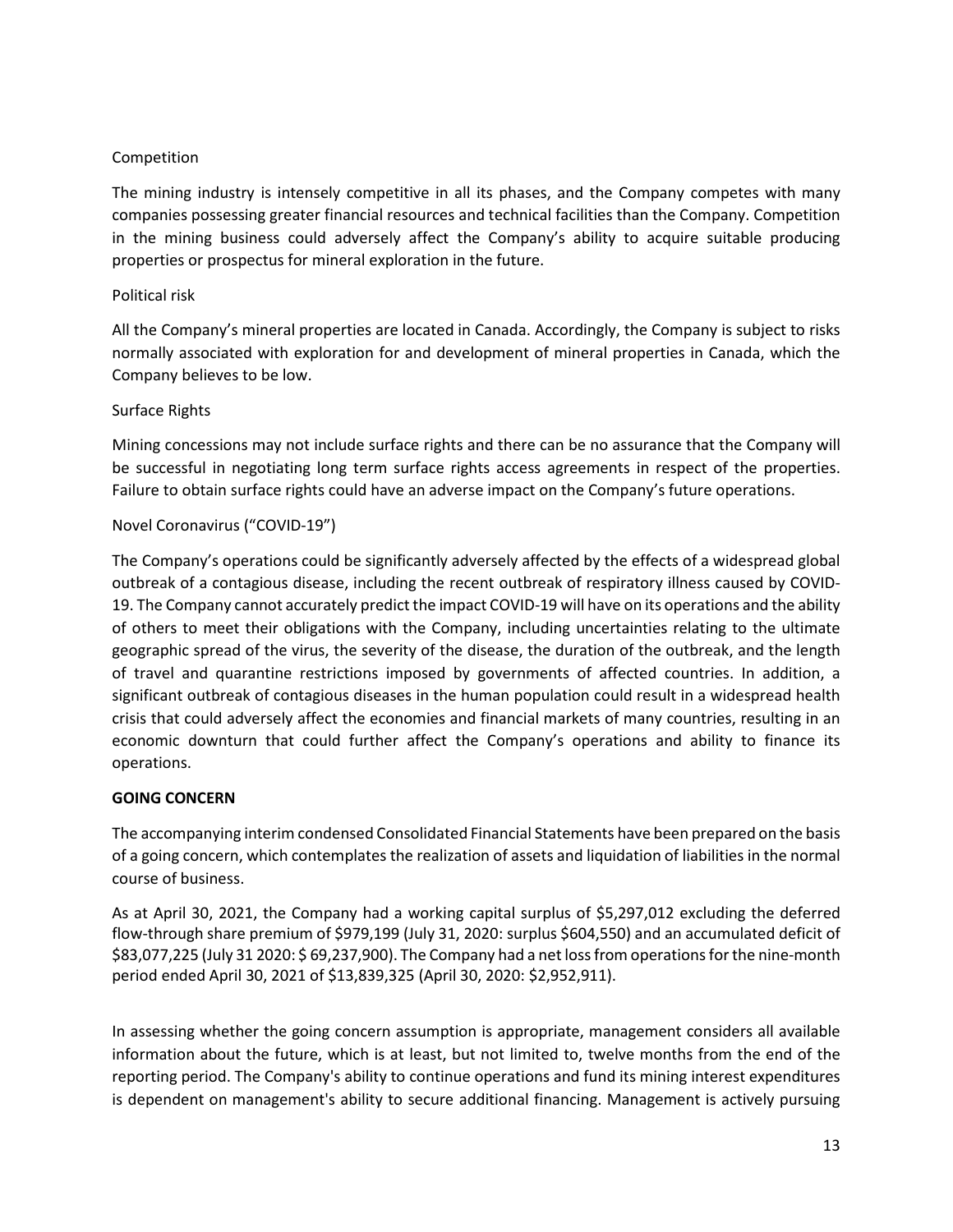such additional sources of financing, and while it has been successful in doing so in the past, there can be no assurance it will be able to do so in the future. The Company is currently in the exploration stage and has not commenced commercial operations. These conditions cast significant doubt about the Company's ability to continue as a going concern.

The accompanying Consolidated Financial Statements do not give effect to adjustments that would be necessary should the Company be unable to continue as a going concern and therefore need to realize its assets and liquidate its liabilities and commitments in other than the normal course of business and at amounts different from those in the accompanying interim condensed Consolidated Financial Statements.

## **CRITICAL ACCOUNTING POLICIES AND ESTIMATES**

The preparation of the interim condensed Consolidated Financial Statements requires management to make estimates and assumptions that affect the reported amounts of assets and liabilities at the date of the financial statements and reported amounts of expenses during the reporting period.

Actual outcomes could differ from these estimates. The interim condensed Consolidated Financial Statements include estimates which, by their nature, are uncertain. The impacts of such estimates are pervasive throughout the interim condensed Consolidated Financial Statements and may require accounting adjustments based on future occurrences. Revisions to accounting estimates are recognized in the period in which the estimate is revised and also in future periods when the revision affects both current and future periods. Significant accounting judgments, estimates and underlying assumptions are reviewed on an ongoing basis.

Significant assumptions about the future and other sources of estimation uncertainty that management has made at the end of the reporting period, that could have an effect on the amounts recognized in the interim condensed Consolidated Financial Statements relate to the following:

Going concern

The preparation of the condensed interim consolidated financial statements requires management to make judgments regarding the going concern of the Company.

## Share-based compensation

Estimating fair value for granted stock options requires determining the most appropriate valuation model which is dependent on the terms and conditions of the grant. This estimate also requires determining the most appropriate inputs to the valuation model including the expected life of the option, volatility, dividend yield, and rate of forfeitures and making assumptions about them. The value of the share-based payment expense along with the assumptions and model used for estimating fair value for share-based compensation transactions are disclosed the stock options section.

Deferred Flow-Through Premium and Flow-Through Provision Estimates

The assumptions and calculations used for estimating the value attributed to the flow-through premiums on flow-through financings and flow-through provisions as disclosed in Flow-Through premium sections.

Deferred taxes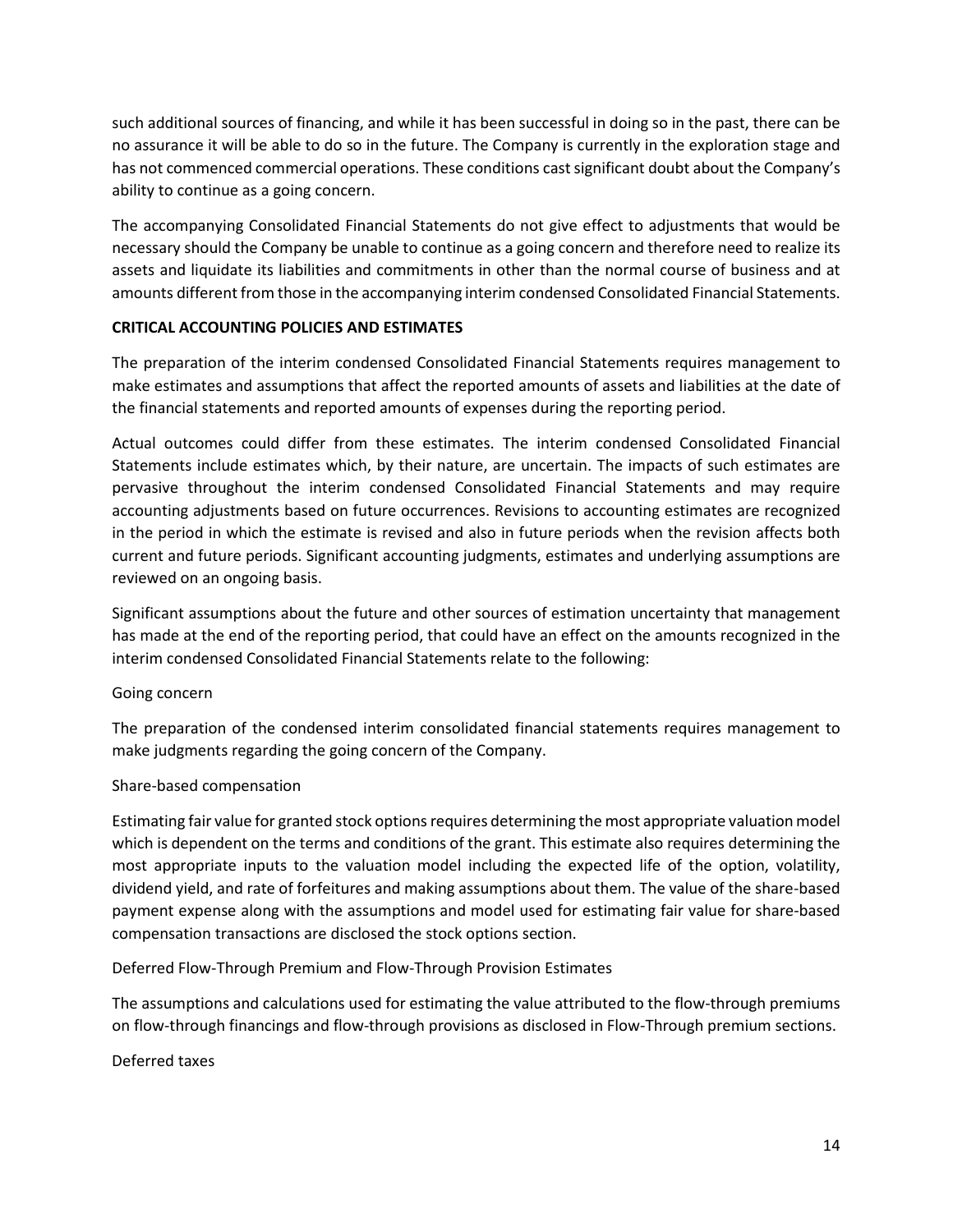The estimation of income taxes includes evaluating the recoverability of deferred tax assets based on an assessment of the Company's ability to utilize the underlying future tax deductions against future taxable income prior to expiry of those deductions. Management assesses whether it is probable that some or all of the deferred tax assets will not be realized. The ultimate realization of deferred tax assets is dependent upon the generation of future taxable income, which in turn is dependent upon the successful discovery, extraction, development and commercialization of mineral reserves. To the extent that management's assessment of the Company's ability to utilize future tax deductions changes, the Company would be required to recognize more or fewer deferred tax assets, and deferred tax provisions or recoveries could be affected.

## **Cautionary Note Regarding Forward-Looking Statements**

This MD&A contains forward-looking information and statements (collectively, "forward-looking statements") within the meaning of applicable Canadian securities legislation, concerning the business, operations and financial performance and condition of Red Pine Exploration Inc. Forward-looking statements include, but are not limited to, statements with respect to the estimation of commodity prices, mineral reserves and resources, the realization of mineral resource estimates, capital and exploration expenditures, costs and timing of the exploration and development of mineral deposits, the success of exploration activities, permitting time lines, currency exchange rate fluctuations, requirements for additional capital, government regulation of mining activities, environmental risks, unanticipated reclamation expenses, title disputes or claims and limitations on insurance coverage. Generally, these forward-looking statements can be identified by the use of forward-looking terminology such as "plans", "expects" or "does not expect", "is expected", "budget", "scheduled", "estimates", "forecasts", "intends", "anticipates" or "does not anticipate", or "believes", or variations of such words and phrases or state that certain actions, events or results "may", "could", "would", "might" or "will be taken", "occur" or "be achieved" or the negative connotations thereof. All such forward-looking statements are based on the opinions and estimates of the relevant management as of the date such statements are made and are subject to important risk factors and uncertainties, many of which are beyond the Company's ability to control or predict.

Forward-looking statements are necessarily based on estimates and assumptions that are inherently subject to known and unknown risks, uncertainties and other factors that may cause the actual results, level of activity, performance or achievements of the Company to be materially different from those expressed or implied by such forward-looking statements, including but not limited to: risks and uncertainties relating to, among other things, changes in commodity prices, currency fluctuation, financing, unanticipated reserve and resource grades, infrastructure, results of exploration activities, cost overruns, availability of materials and equipment, timeliness of government approvals, taxation, political risk and related economic risk and unanticipated environmental impact on operations as well as other risks and uncertainties described under Risks and Uncertainties section of this MD&A for additional disclosures.

Although the Company has attempted to identify important factors that would cause actual results to differ materially from those contained in forward-looking statements, there may be other factors that cause results not to be as anticipated, estimated, or intended. There can be no assurance that such statements will prove to be accurate, as actual results and future events could differ materially from those anticipated in such statements. All of the forward-looking statements contained on this MD&A are